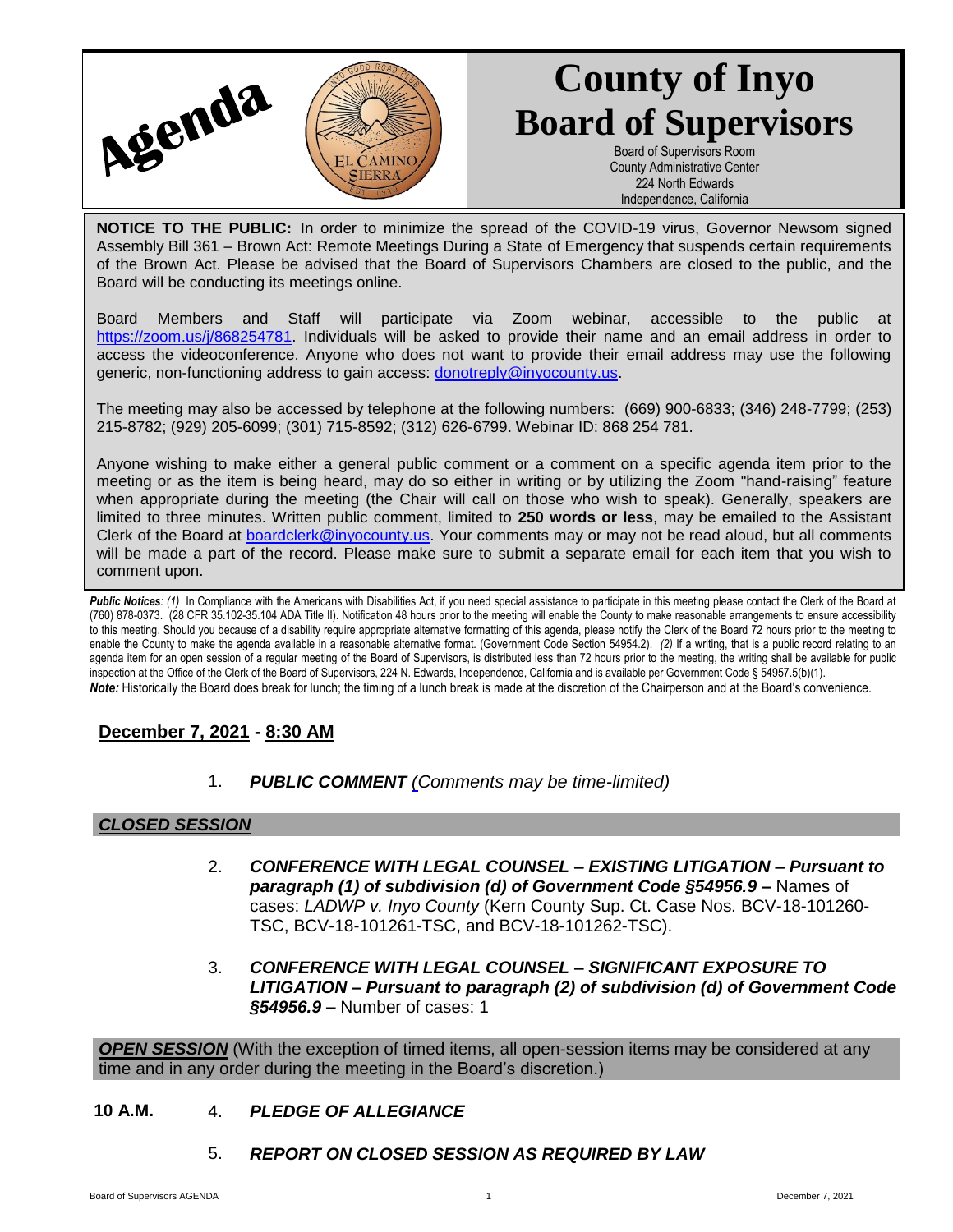- 6. *PROCLAMATION -* Request Board approve a proclamation declaring December 7, 2021 Pearl Harbor Remembrance Day in Inyo County.
- 7. *PUBLIC COMMENT (Comments may be time-limited)*
- 8. *COUNTY DEPARTMENT REPORTS (Reports limited to two minutes)*
- 9. *COVID-19 STAFF REPORT*

#### *DEPARTMENTAL - PERSONNEL ACTIONS*

10. **Health & Human Services - Behavioral Health -** Request Board find that, consistent with the adopted Authorized Position Review Policy: A) the availability of funding for one (1) Addictions Counselor I-III exists in the non-General Fund Substance Use Disorder budget, as certified by the HHS Director and concurred with by the County Administrator and Auditor-Controller; B) where internal candidates may meet the qualifications for the position, the vacancy could possibly be filled through an internal recruitment, but an open recruitment is more appropriate to ensure qualified applicants apply; and C) approve the hiring of one (1) Addictions Counselor I at Range 59 (\$3,816 - \$4,636), Addictions Counselor II at Range 62 (\$4,093 - \$4,977), or Addictions Counselor III at Range 66 (\$4,489 - \$5,464), dependent upon qualifications.

## 11. **Health & Human Services - Health/Prevention -** Request Board:

- A) Change the Authorized Strength in the HHS Women, Infants, and Children (WIC) Program by:
	- 1. Deleting one full-time HHS Specialist I-IV at Range 50-60 (\$3,094 \$4,747); and
	- 2. Adding one full-time Prevention Specialist I-II at Range 60-63 (\$3,908 \$5,091); and
- B) Find that, consistent with the adopted Authorized Position Review Policy
	- 1. The availability of funding for one vacant Prevention Specialist I-III position exists, as certified by the HHS Director and concurred with by the County Administrator and Auditor-Controller; and
	- 2. Where internal candidates meet the qualifications for the position, the vacancy could possibly be filled through an internal recruitment; though an open recruitment would be more appropriate to ensure qualified applicants apply; and
- C) Approve the hiring of one bilingual required Prevention Specialist I at Range 60 (\$3,908 - \$4,747) or a Prevention Specialist II Range 63 (\$4,184 - \$5,091) in the WIC Program, and if an internal candidate is hired as a result of the open recruitment, authorize HHS to backfill the resulting vacancy.
- 12. **Public Works -** Request Board find that, consistent with the adopted Authorized Position Review Policy: A) the availability of funding for one (1) Custodian I exists in the General Fund, as certified by the Public Works Director and concurred with by the County Administrator and Auditor-Controller; B) where internal candidates may meet the qualifications for the position, the vacancy could possibly be filled through an internal recruitment, but an open recruitment is more appropriate to ensure qualified applicants apply; and C) approve the hiring of one (1) Custodian I at Range 50 (\$3,094 - \$3,764).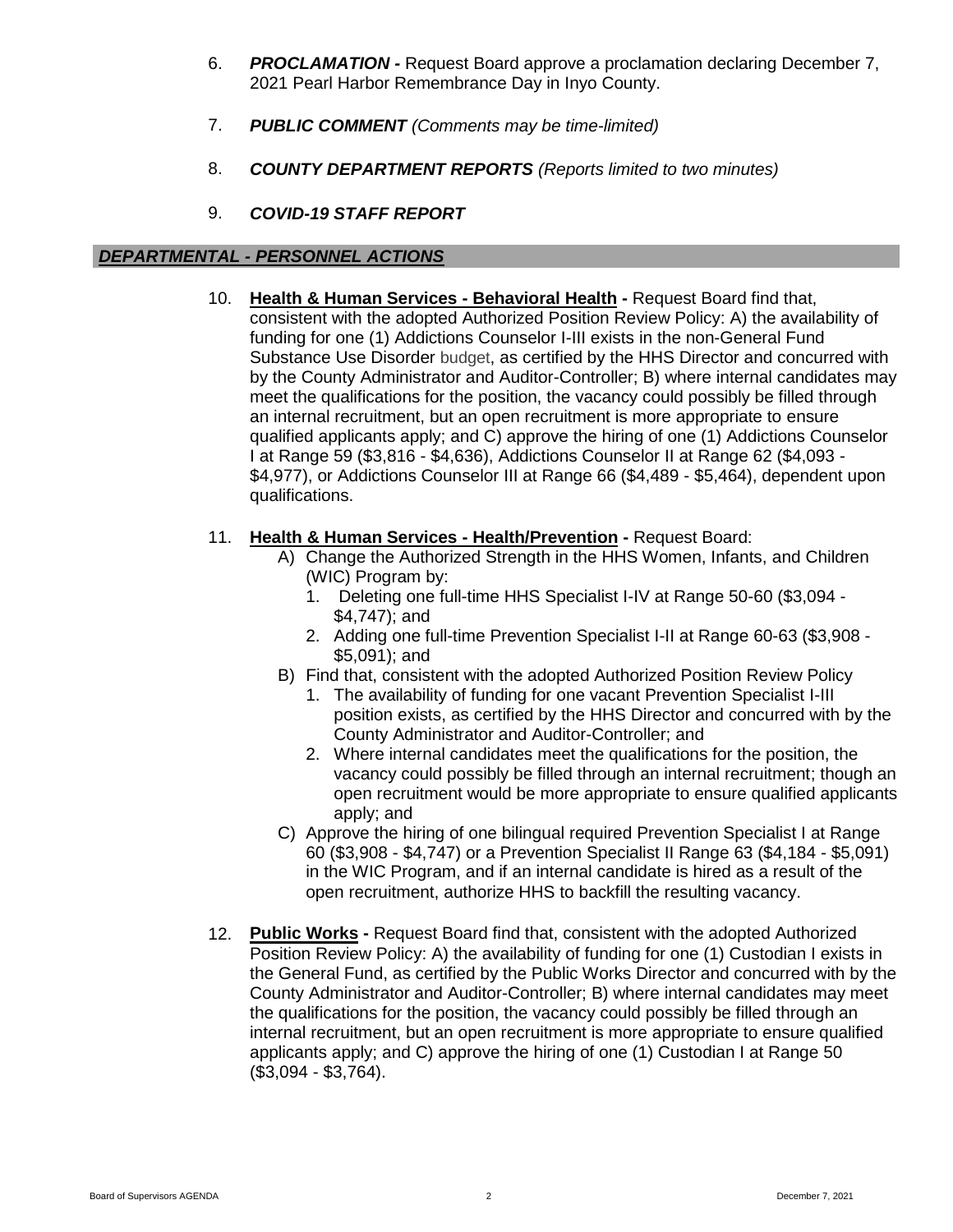13. **Public Works - Road Department -** Request Board find that, consistent with the adopted Authorized Position Review Policy: A) the availability of funding for one (1) Road Maintenance Supervisor exists in the Road Fund, as certified by the Public Works Director and concurred with by the County Administrator and Auditor-Controller; B) the vacancy can be filled by internal candidates meeting the qualifications for the positions; C) approve the internal recruitment and hiring of one (1) Road Maintenance Supervisor at Range 71 (\$5,058 - \$6,150); and D) authorize Public Works - Road Department to backfill the resulting vacancy.

#### *CONSENT AGENDA* (Items that are considered routine and are approved in a single motion; approval recommended by the County Administrator)

- 14. **County Administrator - Risk Management -** Request Board ratify and approve the agreement/contract between the County of Inyo and Baker&Hostetler LLP of New York, NY, for the provision of legal services in an amount not to exceed \$50,000 for the period of December 1, 2021 through June 30, 2022, and authorize the Chairperson to sign, contingent upon all appropriate signatures being obtained.
- 15. **Health & Human Services - ESAAA -** Request Board: A) ratify and approve Amendment No. 2 to Standard Agreement for Contract Number AP-2122-16, between the County of Inyo and the California Department of Aging, increasing the overall allocation by \$26,185 for a total contract amount of \$1,401,871; B) and authorize the HHS Director to sign the Standard Agreement Amendment.
- 16. **Health & Human Services - Health/Prevention -** Request Board ratify and approve the Allocation Agreement between the County of Inyo and California Department of Public Health for the provision of the local Tobacco Control Program, in an amount not to exceed \$150,000 for the period of July 1, 2021 through December 31, 2021, and authorize the HHS Director to sign Allocation Agreement No. CTCP-17-14 and Prospective Payment Invoices.
- 17. **Health & Human Services - Health/Prevention -** Request Board: A) declare The Lamar Companies (a.k.a Lamar) of Lancaster, CA a sole-source provider of billboard advertising; B) approve the contract between the County of Inyo and Lamar of Lancaster, CA for the provision of two vinyl panel billboards for the Tobacco/Nicotine Prevention and Cessation Program and Substance Use Disorder (SUD) Prevention Program in an amount not to exceed \$21,181.00 for the period of December 23, 2021 through June 8, 2022; and C) authorize the County Administrator to sign, contingent upon all appropriate signatures being obtained.
- 18. **Probation -** Request Board: A) appoint the Chief Probation Officer and the Sheriff as Co-County Correctional Administrators; B) review, make comments, changes, additions, modifications, and/or omissions to the rules, regulations and administrative policy for the Probation Department's electronic monitoring program and thereafter; and C) approve the Probation Department's electronic monitoring program.
- 19. **Public Works -** Request Board: A) rescind Resolution No. 2020-01; and B) approve Resolution No. 2021-53, titled, "A Resolutions of the Board of Supervisors, County of Inyo, State of California, Authorizing Submittal of Application for Payment Programs and Related Authorizations" in relation to CalRecycle grants, and authorize the Chairperson to sign.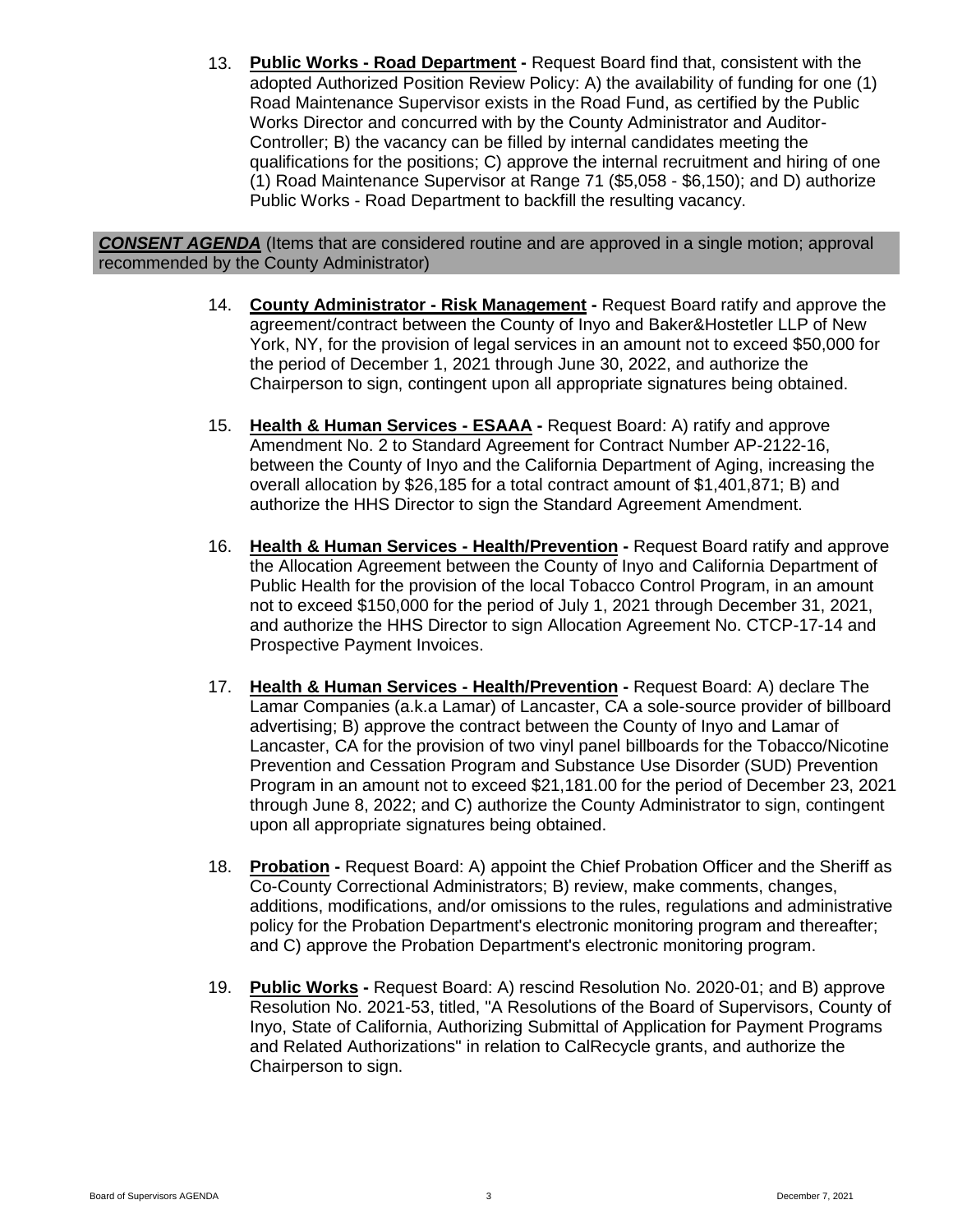- 20. **Sheriff -** Request Board: A) declare American Security Group of Vista, CA a solesource provider of maintenance of security surveillance system equipment; B) ratify and approve payment to American Security Group of Vista, CA in the amount of \$12,344.00 for annual maintenance for the period of July 1, 2021 through June 30, 2022; and C) authorize the Sheriff or his designee to sign, contingent upon all appropriate signatures being obtained.
- 21. **Sheriff -** Request approval to increase spending authority with MRA/Raycom from \$264,838.00 to \$314,890.03 and authorize the purchase of 69 Kenwood mobile twoway radios in the amount of \$50,052.03 from MRA/Raycom.
- 22. **Sheriff -** Request Board authorize an increase of the Sheriff's purchasing authority with Lexipol of Aliso Viejo, CA by \$4,000, to a total not-to-exceed amount of \$27,000, for the purchase of law enforcement policy maintenance, updates, and daily training bulletins.
- 23. **Sheriff -** Request Board: A) determine that Sheriff Jeffery R. Hollowell's duty weapon is no longer required for public use pursuant to Inyo County Code Section 6.28.040.B; and B) pursuant to Penal Code Section 26615, authorize Undersheriff Pritchard to sell a Glock Model 23 and badge to Retiring Sheriff Jeffery R. Hollowell for fair market value.
- 24. **Treasurer-Tax Collector -** Request Board: A) approve Resolution No. 2021-54 to accept Treasury Oversight Committee member's resignation; B) consider Treasurer's nomination for appointment to the Treasury Oversight Committee; and C) appoint Mr. Robert Sharp to the Treasury Oversight Committee. *(Notice of Vacancy resulted in requests for appointment from Mr. Sharp.)*

#### **DEPARTMENTAL** (To be considered at the Board's convenience)

- 25. **County Administrator -** Request Board approve a letter to Senator Dianne Feinstein expressing support for S. 1877, Hazard Eligibility and Local Projects Act.
- 26. **Agricultural Commissioner - Cannabis -** Request Board receive presentation on the current status of commercial cannabis business licenses in Inyo County.
- 27. **Water Department -** Request Board provide direction to the Owens Valley Groundwater Authority representatives in advance of the Owens Valley Groundwater Authority special meeting scheduled for December 9, 2021.
- 28. **Public Works -** Request Board:
	- A) Amend the Fiscal Year 2021-2022 State Funded Road Budget 034601 as follows: increase estimated revenue in State Other - 4499 by \$137,957.00 and increase appropriation in Onion Valley Guardrail Project - 5715 by \$137,957.00 *(4/5ths vote required);*
	- B) Declare Eastern Sierra Engineering of Bishop, CA a sole-source provider of Environmental and Engineering Consultant Services;
	- C) Approve the contract between the County of Inyo and Eastern Sierra Engineering of Bishop, CA for the provision of Environmental and Engineering Consultant Services in an amount not to exceed \$137,956.17 for the period of December 7, 2021 through July 31, 2023, contingent upon the Board's approval of future budgets; and
	- D) authorize the Chairperson to sign, contingent upon all appropriate signatures being obtained.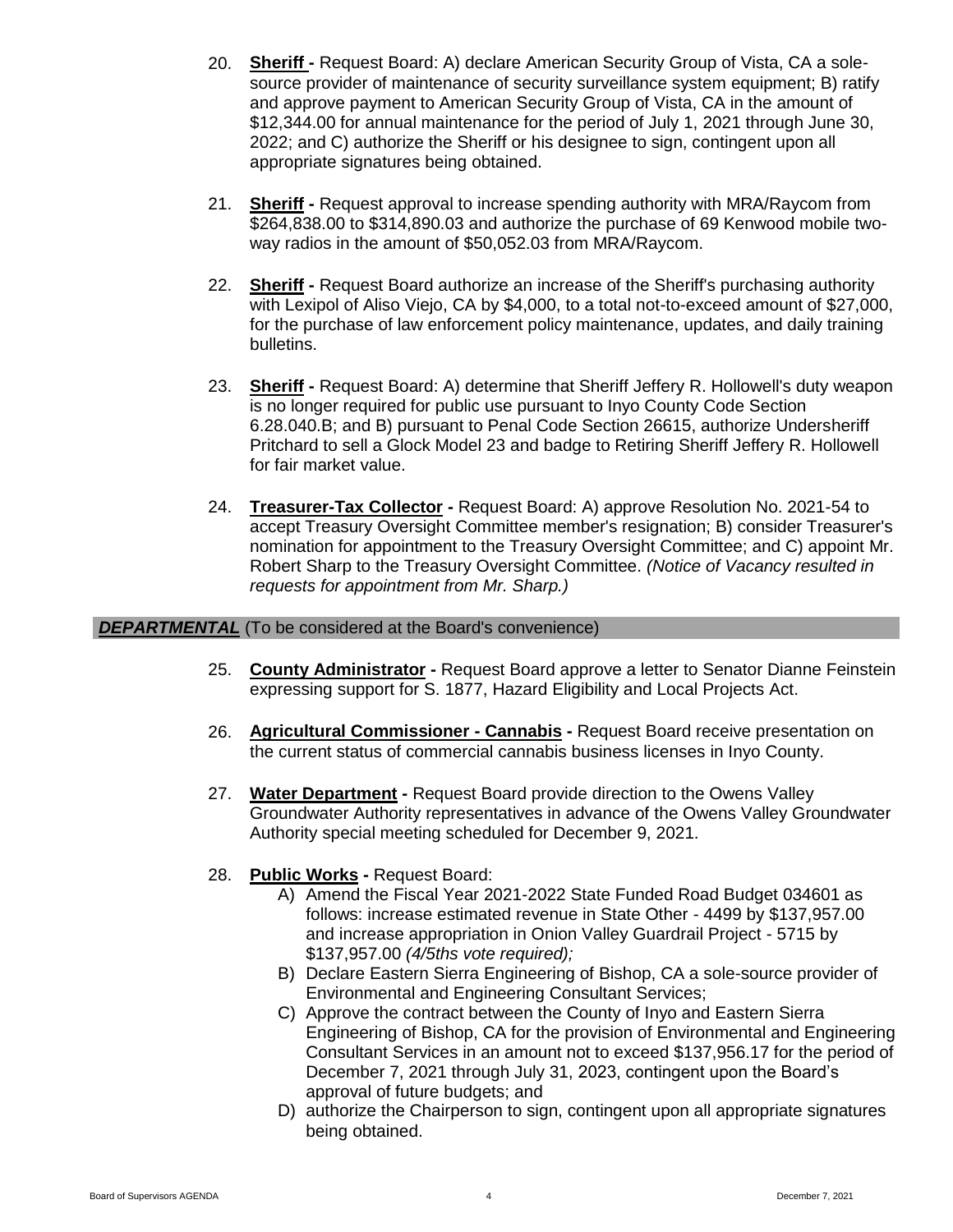29. **Clerk of the Board -** Request Board approve the minutes of the regular Board of Supervisors meetings of November 9, November 16, and November 30, 2021.

*TIMED ITEMS* (Items will not be considered before scheduled time but may be considered any time after the scheduled time.)

- 30. **11 a.m. - Planning -** Request Board:
	- A) Receive a presentation from staff;
	- B) Conduct a public hearing on the following actions:
		- Approval of General Plan Amendment (GPA) 2021-02/711 Materials Inc.
		- Approval of an Ordinance Zone Reclassification (ZR) 2021-02/711 Materials Inc., amend the Zoning Map of the County of Inyo and Enact said Ordinance (attached); and
	- C) Certify that the Provisions of the California Environmental Quality Act (CEQA) have been met.
- 31. **11:05 a.m. - County Counsel -** Request Board conduct a noticed public hearing as part of the 2021 redistricting process.
- 32. **11:15 a.m. - Ag Commissioner-Cannabis -** Request Board: A) conduct a public hearing on the consideration of county commercial cannabis licenses for nonstorefront retail classification licenses in cannabis Zone 1, and cultivation in excess of 5,000 square feet in cannabis Zone 5C; B) conditionally approve those applications that exceeded the 80% minimum scoring threshold as set forth in Inyo County Code section 5.40.090(H) and authorize issuance of licenses contingent on the applicant paying the fees established as well as payment of all other required fees and taxes; and C) deny those applications that failed to meet the 80% minimum scoring requirement and authorize final letters of rejection.
- 33. **1 p.m. - Board of Equalization -** The Board will recess and reconvene as the Inyo County Board of Equalization (separate agenda).

#### *CORRESPONDENCE - ACTION*

34. **Inyo County Fish & Wildlife Commission -** Request Board approve a \$1,000 expenditure from the Fiscal Year 2021-2022 Fine Fund Budget to the Wildcare Eastern Sierra for the rehabilitation of injured and orphaned wildlife.

#### *COMMENT* (Portion of the Agenda when the Board takes comment from the public and County staff)

35. *PUBLIC COMMENT*

# *BOARD MEMBERS AND STAFF REPORTS*

# *CORRESPONDENCE - INFORMATIONAL*

36. **California Fish & Game Commission -** Agenda for the California Fish & Game Commission scheduled for December 15-16.